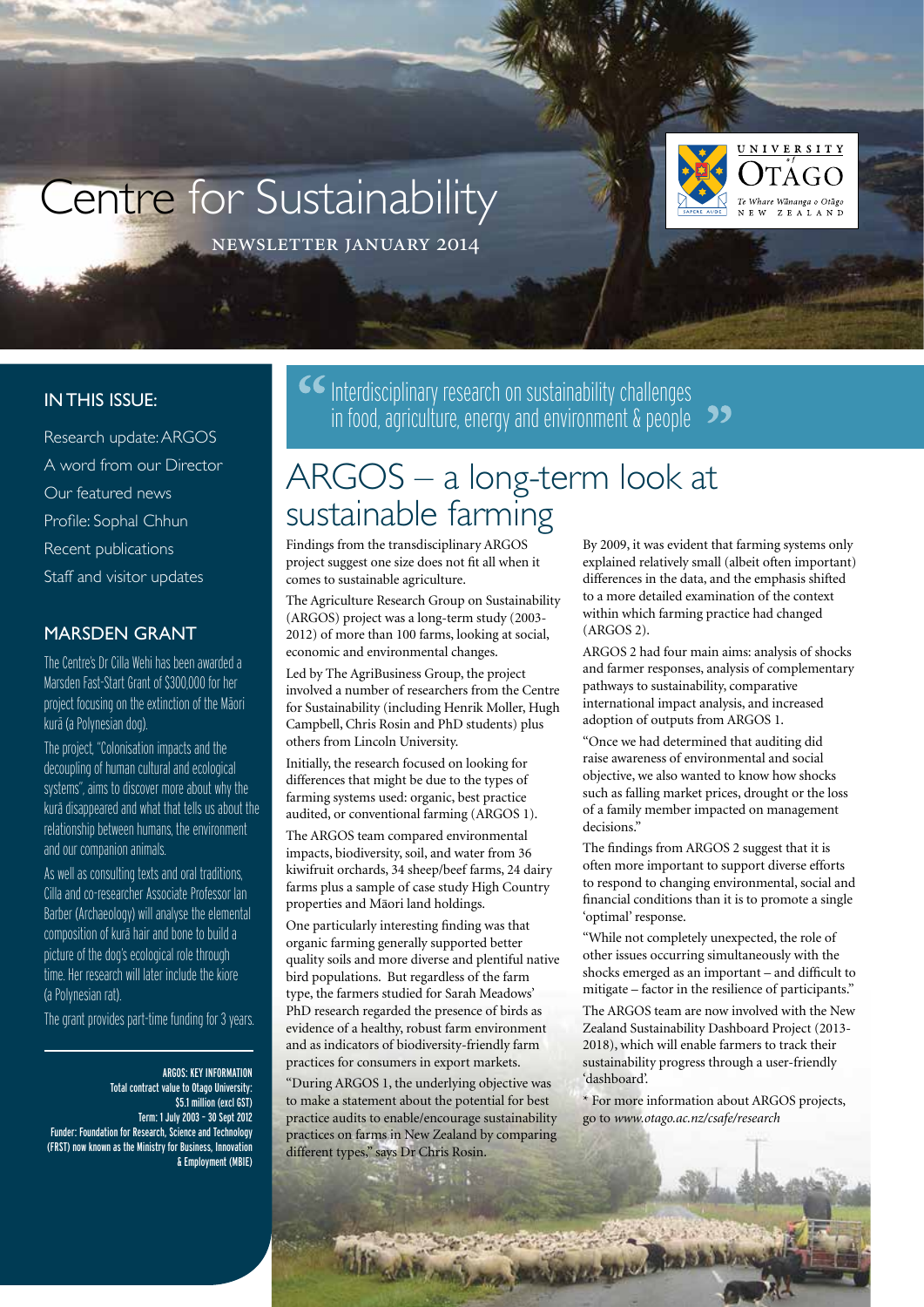

Sustainability is tricky. Whatever the issue, becoming more sustainable is likely to involve a mix of people's behaviour, technologies, economic systems, ecologies, politics, regulations, global trends, and much else besides. Trying to understand a sustainability problem by just looking at one aspect (such as economics) is a bit like trying to make a cake with only flour.

So, one of the distinctive things about the Centre for Sustainability is that we specialise in bringing together researchers from different disciplines to work together. Disciplines of our current staff include ecology, sociology, veterinary parasitology, environmental sociology, psychology, marine science and human geography. For most of our research projects, we develop teams that involve some of our staff plus others from Otago University and other research institutions, to bring in an even wider range of skills and knowledge.

For example, the Energy Cultures research programme has fourteen researchers. Disciplines of those from outside the Centre include engineering, economics, consumer psychology, management, statistics, macromarketing and law.

Interdisciplinary research draws from the knowledge and methods of specific disciplines, and adds value to this through collaboration. Research partnerships may also include policy makers, practitioners, and holders of local and indigenous knowledge.

Working across disciplines isn't necessarily straightforward. People will have different ways of understanding the world, different sorts of knowledge, and different research methods. They can also use different "languages". For example, sometimes the same word can be taken to mean different things. And sometimes this leads to arguments!

But, if people respect each other and value the insights that other disciplines can bring, then interdisciplinary research can be exciting and rewarding. By coming together, the different disciplines bring all the ingredients to make a pretty good cake.

We believe it is just what is needed to help create a sustainable world

Nähaku noa, nä

Janet Dr Janet Stephenson

### Featured News

#### *Mäori and Mining* **resource for communities**

Centre Director Janet Stephenson and Centre Kaiärahi Lyn Carter are two of the authors behind *Mäori and Mining*, a publication aiming to highlight the issues and challenges of mining and its impact on Mäori communities.

"This publication is important for communities who are being faced with requests to explore for and extract mineral resources. There are no other resources like it out there and we hope it will help to simplify a complicated topic," says Janet.

The book was written by researchers from the Divisions of Research and Enterprise, Science, Humanities and Commerce, and gives an overview of historical, physical, cultural, legal, economic and environmental aspects of mining in New Zealand, from a specifically Mäori viewpoint.

A free electronic version of *Mäori and Mining* is available to download at *http://otago.ourarchive.ac.nz/handle/10523/4362*

#### **Farmer days for farmers**

The Centre co-sponsored two well-received farmer-to-farmer days this year, which were designed to provide farmers with unbiased information about alternatives to high-input farming.

The Centre's Dr Marion Johnson organised the Papakaio and Gore events with horticulturalist Jim O'Gorman and soils expert Christine Galbraith respectively.

As part of the information days, a range of farmers who had successfully transitioned spoke about their experiences and discussed their farming methods with the audience.

Marion has been asked to organise more events and has since taken part in a workshop promoting the International Year of Family Farming (2014).

"The Centre is now very much in local farmers' minds as a place where different ideas about agriculture are discussed," Marion says.

#### **Shifting paradigms**

It's time to change the way New Zealanders do conservation, says Professor Henrik Moller.

Moller is a member of the Tahi Group of Concerned Scientists, which also includes Prof John Craig (previously a conservation biologist at University of Auckland), Prof David Norton (a forest and High Country ecologist from University of Canterbury), Dr Denis Saunders (from CSIRO's Ecosystems Sciences team in Australia) and Dr Morgan Williams (ecologist and previous Parliamentary Commissioner for Environment).

The group points to ongoing declines in biodiversity and insufficient spending for ecological restoration as signs that New Zealand's preservationist paradigm of conservation is failing.

The paradigm shift must start with respect for each other: our different values, knowledge and visions for what it is to be a New Zealander and how we can all pull together to enrich our heritage, says Henrik

"It's about a fairer sharing of costs and benefits of conservation amongst all New Zealanders."

For more information on the Tahi Group, go to *www.otago.ac.nz/csafe/news*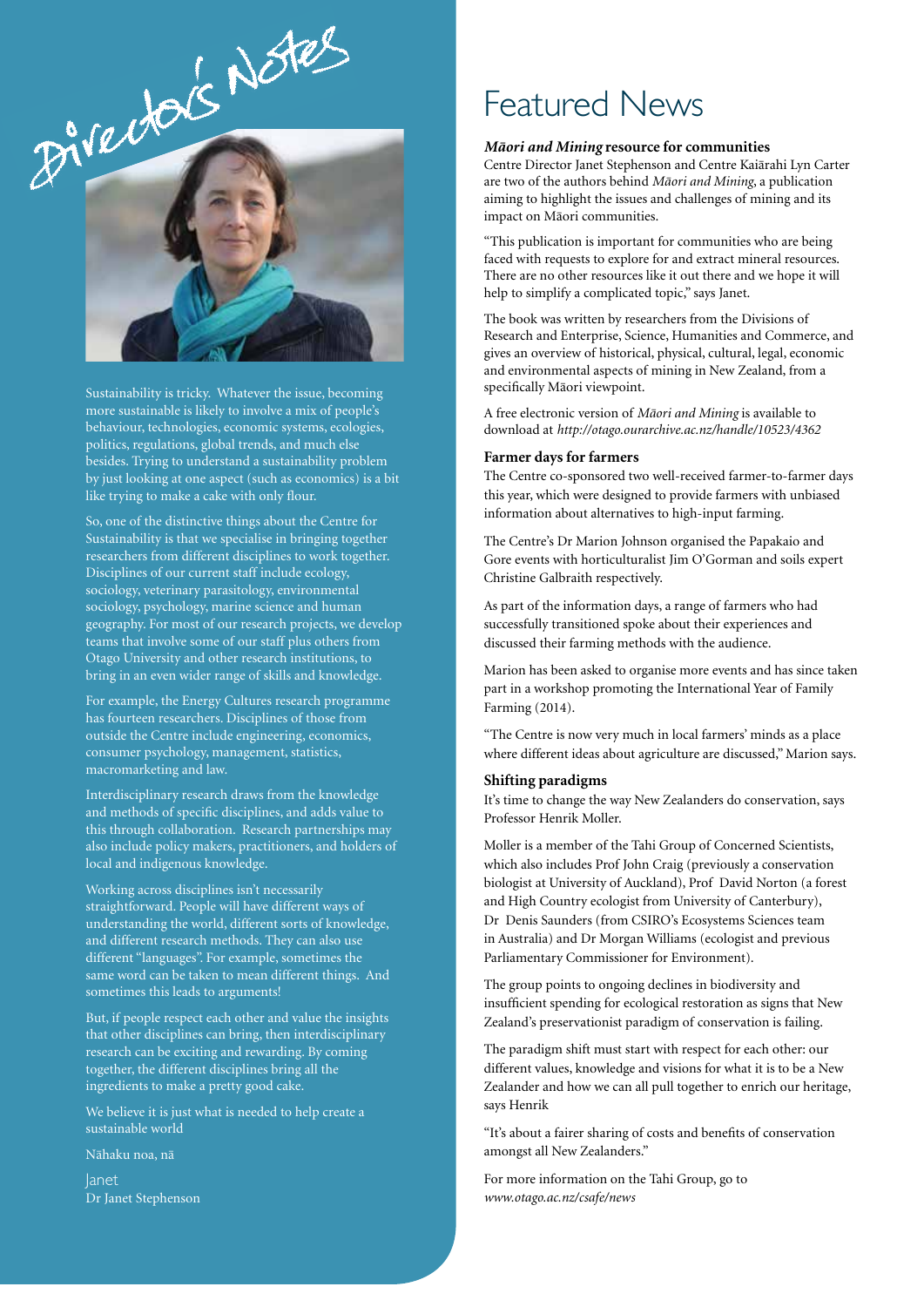## Making an impact

After three years at the Centre, prospective PhD graduand Sophal Chhun is leaving student life behind and is returning to Cambodia, where he will head the Office of Project Monitoring in the Department of Environmental Impact Assessment at the Ministry of Environment.

"The first step will be to develop a monitoring framework to guide reduction of environmental impacts of development and its sustainability. I will make the work relevant to what I've done here. Some of the focus will be on economic valuation of environmental impacts", Sophal says.

Sophal's PhD investigates opportunities for improving social and economic value associated with the spatial allocation of near-shore marine ecosystems between commercial and recreational fishing, cultural, and biodiversity interests.

It also involves analysis of the trade-offs that could potentially occur between proposed management alternatives for restoring declining near-shore marine fisheries and ecosystems.

"This research was primarily inspired by a widespread recognition that the lack of information about particular values (especially related to biodiversity and intangible ecosystem services) is perversely treated as "no value" or given less weight relative to tangible values (of market goods) in most decision-making when trade-offs between these values are made."

Through his national survey, Sophal found that NZ householders are, on average, willing to pay an extra \$224 in tax per year to restore biodiversity from poor to good condition. When generalised to the whole population, this equates to around \$370 million extra per year for biodiversity along the coast.

"I really think proper accounting for natural capital would lead to choosing a more sustainable option. This is good for everyone, especially future generations."

Before coming to the Centre, Sophal earned a Bachelors Degree in Forestry Science from the Royal University of Agriculture in Phnom Penh and a Graduate Diploma and a Masters Degree in Environmental Management and Development from the Australian National University (ANU) in Canberra.

He chose to come to Otago because of the university's reputation, the availability of an interdisciplinary team at the Centre, and because of the "highly qualified and inspiring supervisors".

 "I, probably more than most, would have never completed my thesis without supervision from my main supervisor Professor Henrik Moller and co-supervisors Dr Paul Thorsnes and Dr Viktoria Kahui," he said.

In a show of support, Sophal's supervisors and fellow researchers from the Centre and the Economics Department escorted him when he handed in his thesis. "It was just the submission but I felt like I graduated."

Sophal is now settling into his new life back home. "I am very happy to see family and friends again and to have familiar food and all the memories and culture I've been used to since I was born. It's completely different to the lifestyle in Dunedin.

"My living here in Cambodia itself is now also different to before I started my PhD. It's a bit more busy for me as now I have two kids. I have less time, but I have more work.'



*Sophal Chhun's supervisors Dr Paul Thorsnes (left) and Professor Henrik Moller were there to support him when he handed in his thesis.*

### Publications

**Chhun, S.**, Thorsnes, P., & **Moller, H.** (2013). Preferences for Management of Near-Shore Marine Ecosystems: A Choice Experiment in New Zealand. *Resources,* 2(3), 406-438.

Fletcher, D., **Moller, H.**, Clucas, R., Bragg, C., Scott, D., Scofield, P., Newman, J., McKechnie, S., Lyver, P. (2013). Age at first return to the breeding colony and juvenile survival of Sooty Shearwaters. *Condor*, 115(3), 465-476. doi: 10.1525/cond.2013.110151

Karlin, B., & **Ford, R.** (2013). The Usability Perception Scale (UPscale): A measure for evaluating feedback displays. In A. Marcus (Ed.), *Design, user experience, and usability: Design philosophy, methods, and tools: Lecture notes in computer science (Vol. 8012)*. Berlin, Germany: Springer. doi: 10.1007/978-3-642-39229-0

Karlin, B., **Ford, R.**, & Squiers, C. (2013). Energy feedback technology: A review and taxonomy of products and

platforms. *Energy Efficiency.* Advance online publication. doi: 10.1007/s12053-013-9227-5

**McKay, D.** (2013). Education for survival, resilience and continuance: Mätauranga Taiao, Mäori and indigeniety. *EINGANA – Journal of the Victorian Association for Environmental Education 36*(1), 6-9.

Ruckstuhl, K., **Carter, L.**, Easterbrook, L., Gorman, A. R., Rae, H., Ruru, J., Ruwhiu, D., **Stephenson, J.**, Suszko, A., Thompson-Fawcett, M., Turner, R. (2013). *Mäori and mining.* Dunedin, New Zealand: University of Otago.

Turner, N. J., Berkes, F., **Stephenson, J.**, & Dick, J. (2013). Blundering intruders: Extraneous impacts on two indigenous food systems. *Human Ecology*. Advance online publication. doi: 10.1007/s10745-013-9591-**y**

\*For a complete list of publications, go to *www.otago.ac.nz/csafe/publications*

#### MOVING WITH THE TIMES

Is moving home a good time to become more energy efficient? Daniel Gnoth's PhD research looks at this question. New Zealanders move home around seven times in their lifetime. That's a lot of packing and unpacking! Moving home could be one of the better times to change our consumption practices, because people have the chance to form new habits in a new environment.